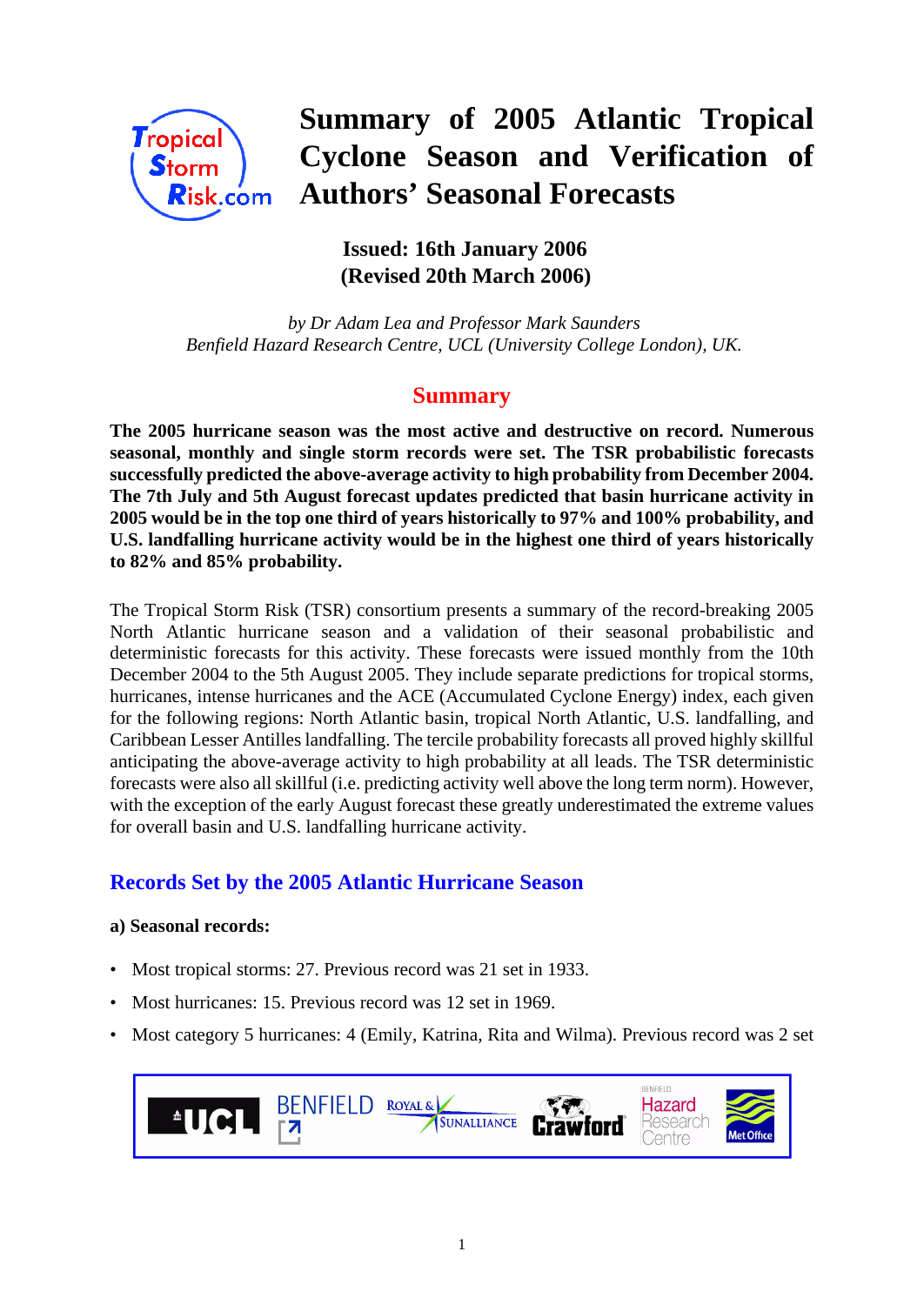in 1960 and 1961.

- Most major (Cat 3 or greater) hurricanes to strike the U.S.: 4. Previous record was 3 set in 1893, 1909, 1933, 1954 and 2004.
- Most U.S. insured damage in a hurricane season: US \$ 50 billion. Previous record was approx US \$ 29 billion (normalised to 2005 dollars) set in 1992 and 2004.
- Latest end to a hurricane season: January 6. Previous record was January 5 set in 1954/5.

#### **b) Notable near seasonal records:**

- Second highest number of tropical storms to strike the U.S.: 7. The record is 8 set in 1916 and 2004.
- Second highest number of hurricanes to kill 1000+ people: 2 (Katrina and Stan). The record is 3 set in 1780.
- Second most major (Cat 3 or greater) hurricanes: 7. The record is 8 set in 1950.

#### **c) Monthly records:**

- Most named tropical storms forming in July: 5.
- Most major hurricanes forming in July: 2.
- Most named tropical storms forming in November: 3.

#### **d) Single storm records:**

- Most damaging hurricane (and U.S. natural disaster) ever: Katrina insured loss of approx US \$ 38 billion. Previous record for a hurricane insured loss is US \$ 29 billion (normalised to 2005 dollars) set by hurricane Andrew in 1992.
- Greatest storm surge from an Atlantic hurricane: 28-30 feet from Katrina in Gulfport, Mississippi. Previous record was 24.6 feet set by hurricane Camille in 1969.
- Most intense hurricane ever: Wilma had a central pressure of 882 mb. Previous record is 888 mb set by hurricane Gilbert in 1988.
- Dennis and Emily became the most intense hurricanes on record before August with central pressures of 930 mb and 929 mb respectively.
- Vince was the furthest north and east that a tropical cyclone has ever formed in the Atlantic. Vince was also the first tropical cyclone on record to strike the Iberian Peninsula.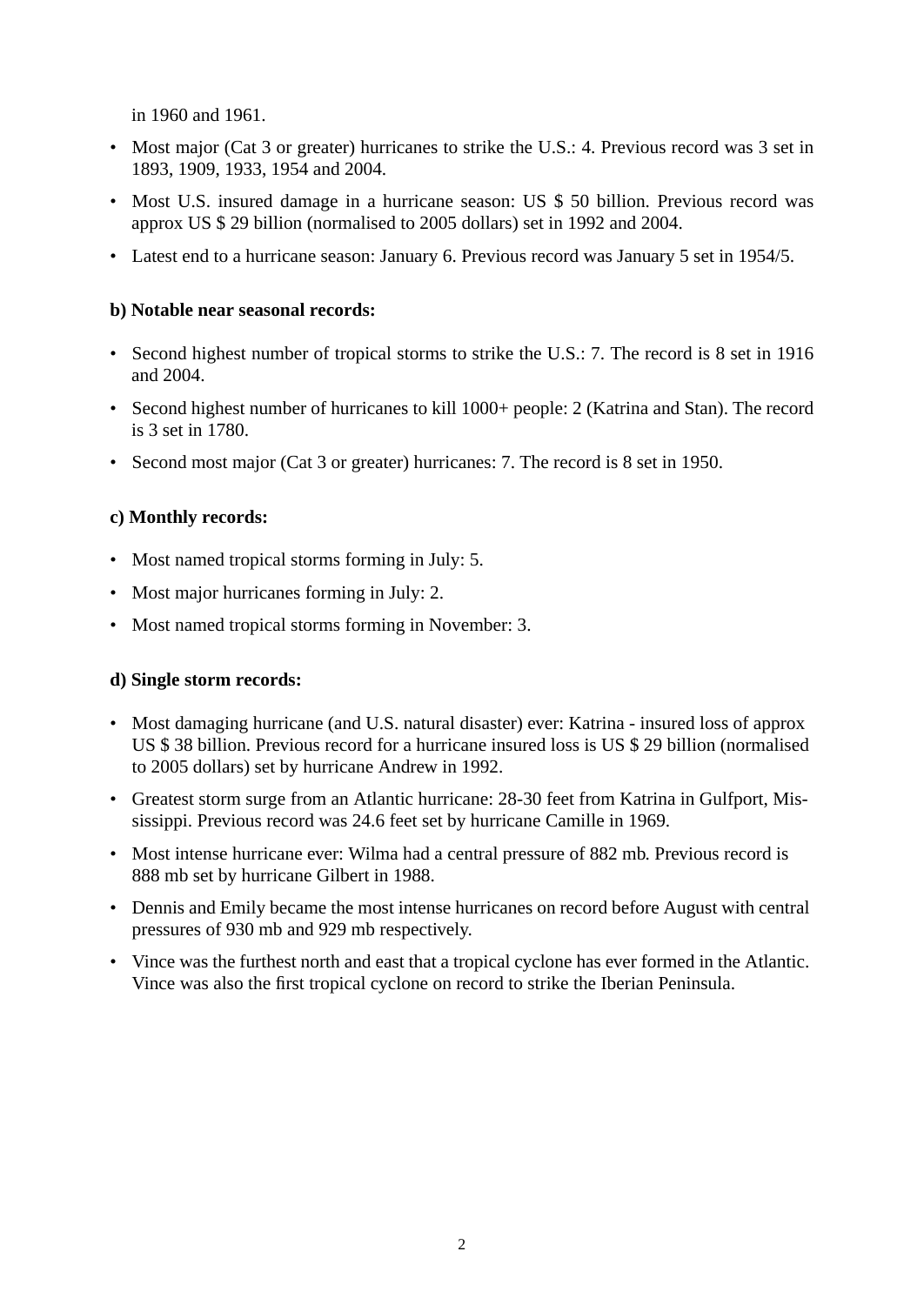|                | <b>Individual Storm and US Insured Loss Summary 2005</b> |                |                       |                             |                          |                               |                                                 |
|----------------|----------------------------------------------------------|----------------|-----------------------|-----------------------------|--------------------------|-------------------------------|-------------------------------------------------|
| No.            | Name                                                     | <b>Dates</b>   | Peak<br>Wind<br>(kts) | Minimum<br>Pressure<br>(mb) | Hurricane<br>Category    | Category<br>at US<br>Landfall | Estimated<br><b>Insured</b> Loss<br>$(US $bn)*$ |
| $\mathbf{1}$   | Arlene                                                   | 8-13 Jun       | 60                    | 989                         | $\overline{\phantom{a}}$ | <b>TS</b>                     |                                                 |
| 2              | <b>Bret</b>                                              | 28-30 Jun      | 35                    | 1002                        |                          |                               |                                                 |
| 3              | Cindy                                                    | $3-7$ Jul      | 65                    | 992                         | $\mathbf{1}$             | <b>TS</b>                     |                                                 |
| 4              | Dennis                                                   | 5-13 Jul       | 130                   | 930                         | $\overline{4}$           | 3                             | 1.1                                             |
| 5              | Emily                                                    | 11-21 Jul      | 140                   | 929                         | 5                        | $\overline{a}$                |                                                 |
| 6              | Franklin                                                 | 21-29 Jul      | 60                    | 997                         | $\blacksquare$           | $\frac{1}{2}$                 |                                                 |
| $\overline{7}$ | Gert                                                     | 23-25 Jul      | 40                    | 1005                        | $\overline{a}$           | $\overline{a}$                | ÷,                                              |
| 8              | Harvey                                                   | $2-8$ Aug      | 55                    | 994                         | $\overline{a}$           | $\overline{a}$                | $\overline{a}$                                  |
| 9              | Irene                                                    | 4-18 Aug       | 90                    | 975                         | $\overline{2}$           | $\overline{a}$                | $\overline{a}$                                  |
| 10             | Jose                                                     | 22-23 Aug      | 45                    | 1001                        | $\overline{a}$           |                               |                                                 |
| 11             | Katrina                                                  | 23-31 Aug      | 150                   | 902                         | 5                        | 3                             | 38.1                                            |
| 12             | Lee                                                      | 28 Aug - 2 Sep | 35                    | 1007                        | $\overline{a}$           | ÷,                            |                                                 |
| 13             | Maria                                                    | $1-10$ Sep     | 100                   | 960                         | 3                        | $\overline{\phantom{a}}$      | ÷,                                              |
| 14             | Nate                                                     | 5-10 Sep       | 80                    | 979                         | $\mathbf{1}$             | $\overline{\phantom{0}}$      | $\blacksquare$                                  |
| 15             | Ophelia                                                  | 6-18 Sep       | 75                    | 979                         | $\mathbf{1}$             |                               | 0.8                                             |
| 16             | Philippe                                                 | 17-24 Sep      | 70                    | 985                         | $\mathbf{1}$             | $\qquad \qquad -$             |                                                 |
| 17             | Rita                                                     | 18-26 Sep      | 155                   | 897                         | 5                        | 3                             | 4.7                                             |
| 18             | Stan                                                     | $1-5$ Oct      | 70                    | 979                         | $\mathbf{1}$             |                               | $\blacksquare$                                  |
| 19             | Tammy                                                    | 5-6 Oct        | 45                    | 1001                        | $\overline{a}$           | <b>TS</b>                     | $\overline{a}$                                  |
| 20             | Vince                                                    | 9-11 Oct       | 65                    | 987                         | 1                        |                               |                                                 |
| 21             | Wilma                                                    | 15-25 Oct      | 160                   | 882                         | 5                        | 3                             | 6.1                                             |
| 22             | Alpha                                                    | 22-24 Oct      | 45                    | 998                         | $\blacksquare$           | ÷,                            | $\overline{\phantom{a}}$                        |
| 23             | Beta                                                     | 27-31 Oct      | 100                   | 960                         | 3                        | $\overline{a}$                | $\overline{a}$                                  |
| 24             | Gamma                                                    | 18-21 Nov      | 45                    | 1004                        | $\blacksquare$           | $\overline{\phantom{0}}$      | ÷,                                              |
| 25             | Delta                                                    | 23-28 Nov      | 60                    | 980                         | $\overline{a}$           | $\overline{\phantom{0}}$      | $\overline{\phantom{0}}$                        |
| 26             | Epsilon                                                  | 29 Nov - 8 Dec | 75                    | 979                         | $\,1$                    | $\overline{a}$                |                                                 |
| 27             | Zeta                                                     | 30 Dec - 6 Jan | 55                    | 994                         | $\overline{\phantom{a}}$ | $\overline{a}$                | $\blacksquare$                                  |

\*Insurance Information Institute (http://www.iii.org)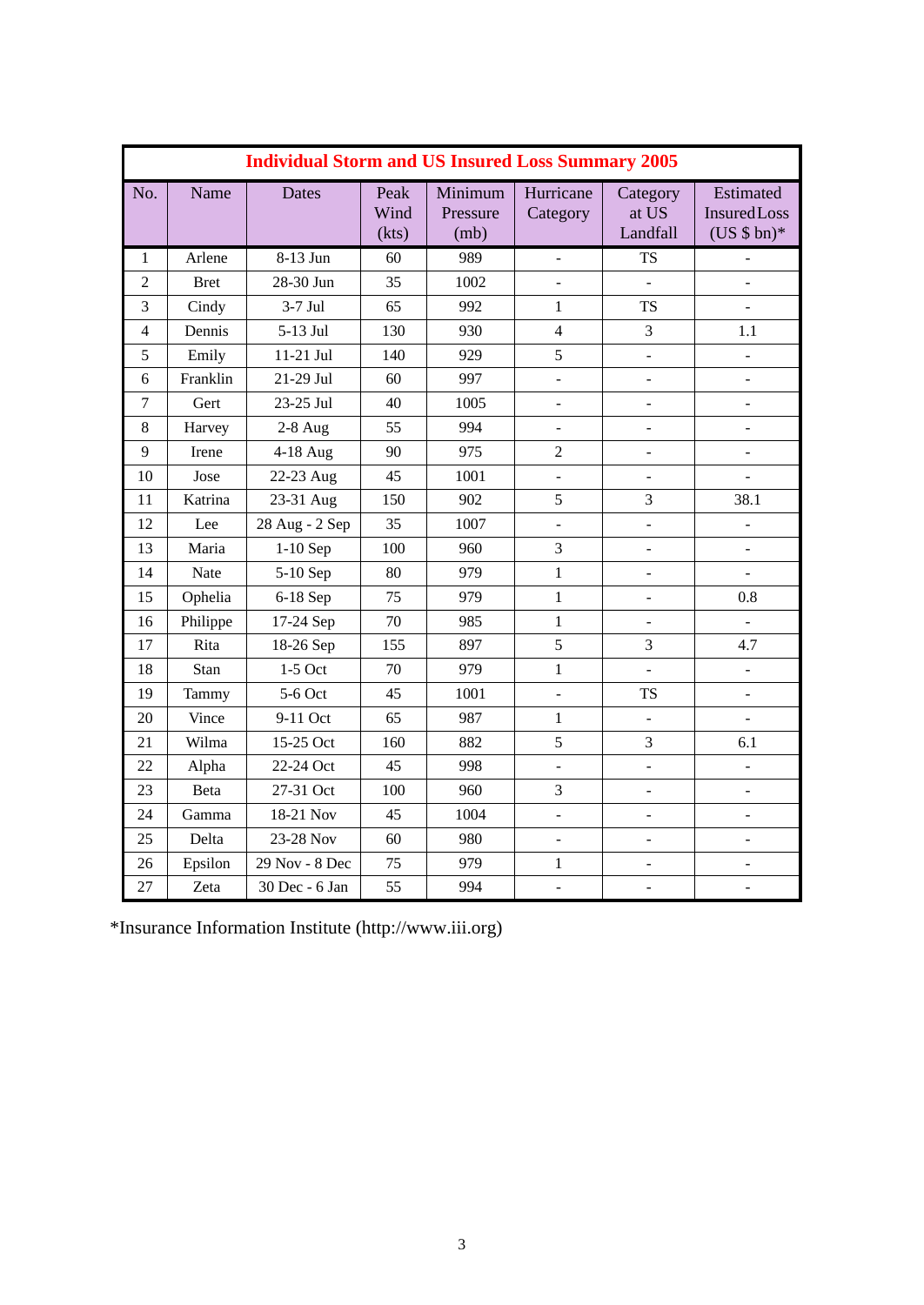## **Verification of Forecasts**

## **1. North Atlantic Hurricane Activity**

| (a) Deterministic Forecasts: North Atlantic Hurricane Activity 2005 |             |                                                    |                          |                  |                                    |
|---------------------------------------------------------------------|-------------|----------------------------------------------------|--------------------------|------------------|------------------------------------|
|                                                                     |             | <b>ACE</b><br>Index<br>$(x10^4$ kts <sup>2</sup> ) | Intense<br>Hurricanes    | Hurricanes       | Named<br>Tropical<br><b>Storms</b> |
| Average Number (±SD) (1950-2004)                                    |             | 98 (±57)                                           | $2.6 (\pm 1.8)$          | $6.0 (\pm 2.4)$  | $9.9 (\pm 3.3)$                    |
| <b>Actual Number 2005</b>                                           |             | 250                                                | $\overline{7}$           | 15               | 27                                 |
|                                                                     | 5 Aug 2005  | 249 (±36)                                          | $6.6 (\pm 1.2)$          | 11.4 $(\pm 1.5)$ | $22.1 (\pm 2.3)$                   |
|                                                                     | 7 Jul 2005  | 190 $(\pm 42)$                                     | 4.1 $(\pm 1.5)$          | $8.8 (\pm 1.9)$  | 15.3 $(\pm 2.4)$                   |
|                                                                     | 7 Jun 2005  | 159 $(\pm 42)$                                     | $3.5 \ (\pm 1.4)$        | 7.8 $(\pm 1.9)$  | 13.8 $(\pm 2.2)$                   |
|                                                                     | 5 May 2005  | 158 $(\pm 44)$                                     | 3.6 $(\pm 1.4)$          | 7.8 $(\pm 2.1)$  | 13.9 $(\pm 2.6)$                   |
| TSR Forecasts (±SD)                                                 | 5 Apr 2005  | 155 $(\pm 50)$                                     | 3.6 $(\pm 1.5)$          | 7.8 $(\pm 2.1)$  | 13.9 $(\pm 2.9)$                   |
|                                                                     | 7 Mar 2005  | $156 (\pm 52)$                                     | $3.6 (\pm 1.6)$          | $7.9 (\pm 2.3)$  | 14.0 $(\pm 3.2)$                   |
|                                                                     | 9 Feb 2005  | 151 $(\pm 53)$                                     | 3.5 $(\pm 1.6)$          | $7.7 (\pm 2.3)$  | 13.6 $(\pm 3.3)$                   |
|                                                                     | 5 Jan 2005  | $157 (\pm 56)$                                     | 3.6 $(\pm 1.6)$          | 7.8 $(\pm 2.4)$  | 13.9 $(\pm 3.5)$                   |
|                                                                     | 10 Dec 2004 | 145 $(\pm 56)$                                     | 3.4 $(\pm 1.6)$          | $7.5 (\pm 2.5)$  | 13.4 $(\pm 3.6)$                   |
|                                                                     | 5 Aug 2005  |                                                    | 6                        | 10               | 20                                 |
| <b>Gray Forecasts</b>                                               | 31 May 2005 |                                                    | $\overline{4}$           | 8                | 15                                 |
|                                                                     | 1 Apr 2005  |                                                    | 3                        | $\tau$           | 13                                 |
|                                                                     | 3 Dec 2004  |                                                    | 3                        | 6                | 11                                 |
| <b>NOAA</b> Forecasts                                               | 2 Aug 2005  | 158-236                                            | $5 - 7$                  | $9 - 11$         | 18-21                              |
|                                                                     | 16 May 2005 | 105-166                                            | $3-5$                    | $7-9$            | $12 - 15$                          |
| Meteorological Insti-                                               | 1 Aug 2005  |                                                    | $\overline{\phantom{a}}$ | 9                | 20                                 |
| tute, Cuba Forecasts                                                | 2 May 2005  |                                                    |                          | $\overline{7}$   | 13                                 |

| (b) Probabilistic Forecasts: North Atlantic Total ACE Index 2005 |             |                |                              |       |             |
|------------------------------------------------------------------|-------------|----------------|------------------------------|-------|-------------|
|                                                                  |             |                | <b>Tercile Probabilities</b> |       | <b>RPSS</b> |
|                                                                  |             |                | normal                       | above |             |
| Actual 2005                                                      |             | $\Omega$       | $\Omega$                     | 100   | 1           |
| Climatology 1950-2004                                            |             | 33.3           | 33.3                         | 33.3  | $\Omega$    |
|                                                                  | 5 Aug 2005  | $\theta$       | $\Omega$                     | 100   |             |
|                                                                  | 7 Jul 2005  | $\theta$       | 3                            | 97    | 0.997       |
|                                                                  | 7 Jun 2005  | $\overline{2}$ | 12                           | 86    | 0.948       |
|                                                                  | 5 May 2005  | $\overline{2}$ | 13                           | 85    | 0.940       |
| <b>TSR Forecasts</b>                                             | 5 Apr 2005  | $\overline{4}$ | 16                           | 80    | 0.899       |
|                                                                  | 7 Mar 2005  | $\overline{4}$ | 16                           | 80    | 0.899       |
|                                                                  | 9 Feb 2005  | 6              | 18                           | 76    | 0.860       |
|                                                                  | 5 Jan 2005  | 6              | 16                           | 78    | 0.884       |
|                                                                  | 10 Dec 2004 | 8              | 20                           | 72    | 0.813       |
| <b>NOAA</b> Forecasts                                            | 2 Aug 2005  | $\Omega$       | 2.5                          | 97.5  | 0.998       |
|                                                                  | 16 May 2005 | 10             | 20                           | 70    | 0.790       |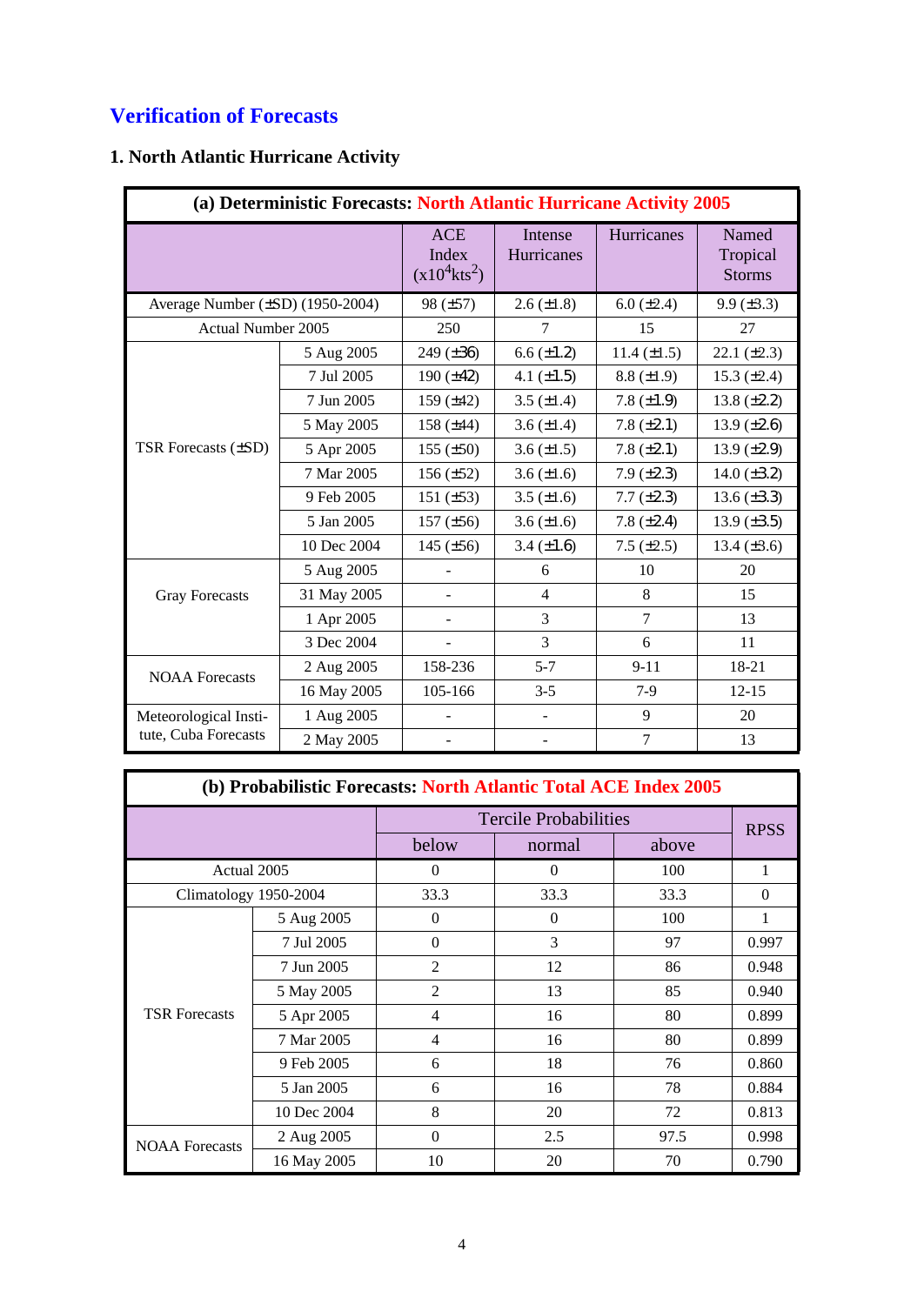| (a) Deterministic Forecasts: MDR, Caribbean and Gulf Hurricane Activity 2005 |             |                                                    |                              |                   |                                    |
|------------------------------------------------------------------------------|-------------|----------------------------------------------------|------------------------------|-------------------|------------------------------------|
|                                                                              |             | <b>ACE</b><br>Index<br>$(x10^4$ kts <sup>2</sup> ) | Intense<br><b>Hurricanes</b> | Hurricanes        | Named<br>Tropical<br><b>Storms</b> |
| Average Number (±SD) (1950-2004)                                             |             | $76 (\pm 58)$                                      | $2.3 \ (\pm 1.8)$            | 4.2 $(\pm 2.4)$   | 6.9 $(\pm 3.2)$                    |
| Actual Number 2005                                                           |             | 141                                                | 5                            | 9                 | 16                                 |
|                                                                              | 5 Aug 2005  | $227 (\pm 40)$                                     | $6.5 \ (\pm 1.1)$            | $9.9 \ (\pm 1.7)$ | 18.1 $(\pm 2.1)$                   |
|                                                                              | 7 Jul 2005  | 172 $(\pm 44)$                                     | 4.0 $(\pm 1.4)$              | $7.0 (\pm 1.8)$   | $11.5 \ (\pm 2.2)$                 |
|                                                                              | 7 Jun 2005  | 141 $(\pm 43)$                                     | 3.4 $(\pm 1.3)$              | $6.0 (\pm 1.9)$   | $10.0 (\pm 2.3)$                   |
|                                                                              | 5 May 2005  | 140 $(\pm 45)$                                     | 3.5 $(\pm 1.3)$              | $6.0 (\pm 2.0)$   | $10.1 (\pm 2.7)$                   |
| TSR Forecasts (±SD)                                                          | 5 Apr 2005  | 138 $(\pm 51)$                                     | $3.5 \ (\pm 1.5)$            | $6.0 \ (\pm 2.2)$ | $10.1 (\pm 3.1)$                   |
|                                                                              | 7 Mar 2005  | 138 $(\pm 55)$                                     | 3.5 $(\pm 1.5)$              | 6.1 $(\pm 2.4)$   | $10.2 (\pm 3.5)$                   |
|                                                                              | 9 Feb 2005  | 133 $(\pm 56)$                                     | 3.4 $(\pm 1.5)$              | 5.9 $(\pm 2.4)$   | $9.8 (\pm 3.6)$                    |
|                                                                              | 5 Jan 2005  | 139 $(\pm 59)$                                     | $3.5 \ (\pm 1.6)$            | $6.0 (\pm 2.5)$   | $10.1 (\pm 3.7)$                   |
|                                                                              | 10 Dec 2004 | $128 (\pm 59)$                                     | 3.3 $(\pm 1.6)$              | 5.7 $(\pm 2.6)$   | $9.6 (\pm 3.8)$                    |

#### **2. MDR, Caribbean and Gulf of Mexico Hurricane Activity**

The Atlantic Main Development Region (MDR) is the region  $10^{\circ}N$  -  $20^{\circ}N$ ,  $20^{\circ}W$  -  $60^{\circ}W$  between *the Cape Verde Islands and the Caribbean. A storm is defined as having formed within this region if it reached at least tropical depression status while in the area. Most of the infamous Atlantic basin hurricanes formed within the MDR,Caribbean Sea and Gulf of Mexico.*

| (b) Probabilistic Forecasts: MDR, Caribbean and Gulf ACE Index 2005 |             |                |                              |       |             |
|---------------------------------------------------------------------|-------------|----------------|------------------------------|-------|-------------|
|                                                                     |             |                | <b>Tercile Probabilities</b> |       | <b>RPSS</b> |
|                                                                     |             | below          | normal                       | above |             |
| Actual 2005                                                         |             | $\Omega$       | $\Omega$                     | 100   |             |
| Climatology 1950-2004                                               |             | 33.3           | 33.3                         | 33.3  | $\Omega$    |
|                                                                     | 5 Aug 2005  | $\Omega$       | $\Omega$                     | 100   |             |
|                                                                     | 7 Jul 2005  | $\Omega$       | 3                            | 97    | 0.997       |
|                                                                     | 7 Jun 2005  |                | 11                           | 88    | 0.960       |
|                                                                     | 5 May 2005  |                | 13                           | 86    | 0.945       |
| <b>TSR Forecasts</b>                                                | 5 Apr 2005  | $\overline{2}$ | 16                           | 82    | 0.912       |
|                                                                     | 7 Mar 2005  | 3              | 16                           | 81    | 0.906       |
|                                                                     | 9 Feb 2005  | 4              | 18                           | 78    | 0.876       |
|                                                                     | 5 Jan 2005  | 4              | 17                           | 79    | 0.888       |
|                                                                     | 10 Dec 2004 | 6              | 20                           | 74    | 0.833       |

TSR successfully predicted that tropical storm activity in the Atlantic would be well above the long term average at all leads. The TSR August forecast performed best overall, although the ACE index was slightly overpredicted. The August forecast outperformed all other competing forecasts and the December and April forecasts outperformed Gray's December and April forecasts. For more details on Gray's forecasts see http://typhoon.atmos.colostate.edu/ forecasts/.

In terms of the rank probability skill score (*RPSS*) all TSR forecasts outperformed NOAA's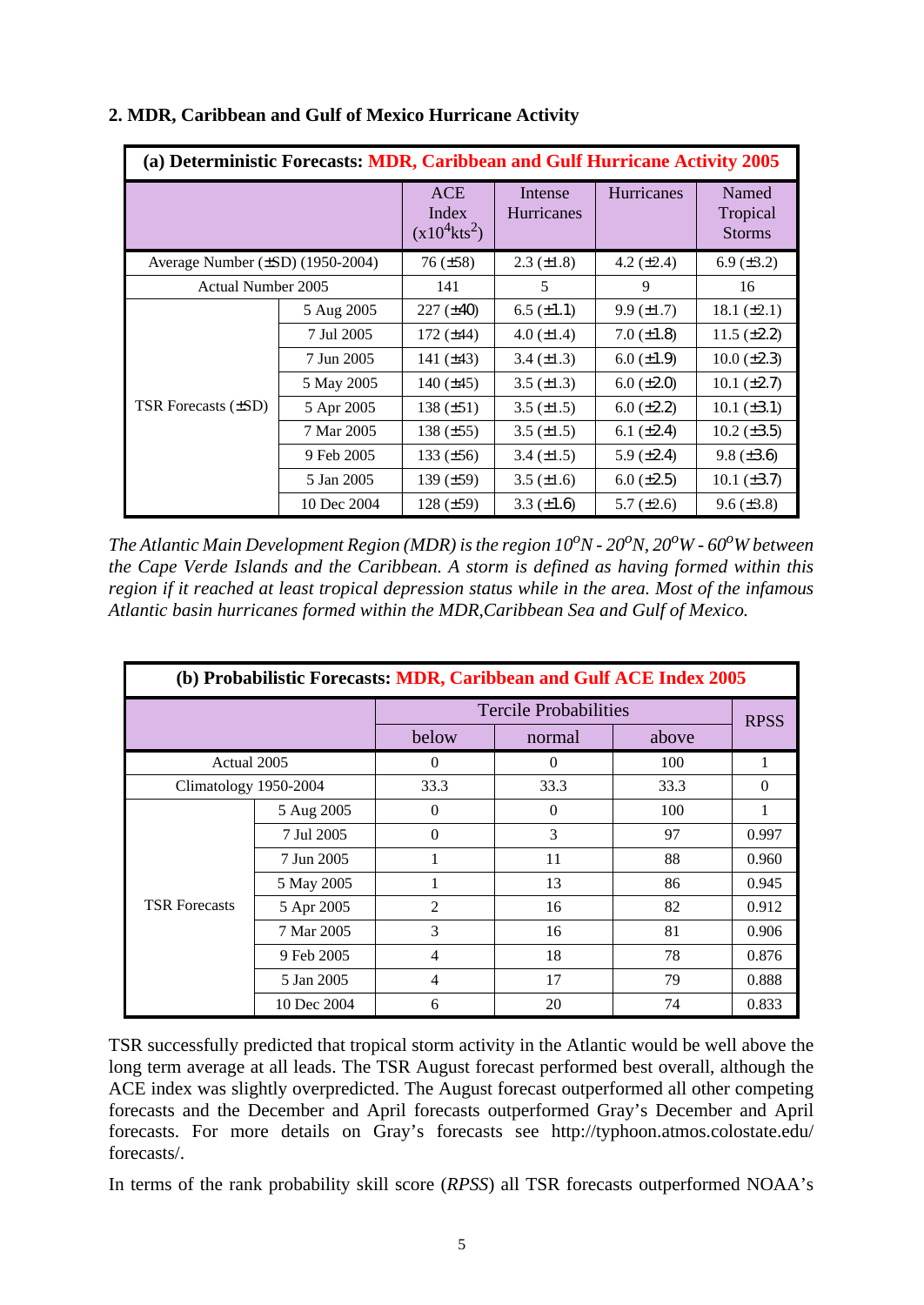May forecast. All of the TSR forecasts had very high skill with a *RPSS* of at least 0.8 at all leads. The August forecast performed best overall and had perfect skill. The July forecast had near perfect skill and was comparable to NOAA's August forecast skill.

All probabilistic forecasts showed high positive skill with the August forecast showing perfect skill and the July forecast showing near perfect skill. For all leads the *RPSS* was above 0.8 and from March onwards it was above 0.9.

#### **3. US Landfalling Hurricane Activity**

#### **a) Deterministic Forecasts**

| <b>US Landfalling Hurricane Activity 2005</b> |                          |                                              |                   |                                    |  |
|-----------------------------------------------|--------------------------|----------------------------------------------|-------------------|------------------------------------|--|
|                                               |                          | <b>ACE</b><br>Index<br>$(x10^4 \text{kt}^2)$ | <b>Hurricanes</b> | Named<br>Tropical<br><b>Storms</b> |  |
| Average Number $(\pm SD)$ (1950-2004)         | $2.3 \ (\pm 2.1)$        | $1.5 \ (\pm 1.3)$                            | 3.1 $(\pm 2.0)$   |                                    |  |
| Actual Number 2005                            | 5.0                      | 4                                            | 7                 |                                    |  |
|                                               | 5 Aug 2005               | 4.4 $(\pm 1.7)$                              | $3.4 (\pm 1.5)$   | 7.4 $(\pm 2.3)$                    |  |
|                                               | 7 Jul 2005               | 4.3 $(\pm 1.9)$                              | $2.2 \ (\pm 1.5)$ | $5.7 \ (\pm 2.1)$                  |  |
|                                               | 7 Jun 2005               | $3.6 \ (\pm 1.9)$                            | $2.0 \ (\pm 1.6)$ | 4.2 $(\pm 2.1)$                    |  |
|                                               | 5 May 2005               | 3.6 $(\pm 1.8)$                              | $2.0 \ (\pm 1.5)$ | 4.2 $(\pm 2.0)$                    |  |
| TSR Forecasts (±SD)                           | 5 Apr 2005               | 3.6 $(\pm 1.8)$                              | $2.0 \ (\pm 1.6)$ | 4.3 $(\pm 2.0)$                    |  |
|                                               | 7 Mar 2005               | $3.6 \ (\pm 1.9)$                            | $2.0 \ (\pm 1.6)$ | 4.3 $(\pm 2.1)$                    |  |
|                                               | 9 Feb 2005<br>5 Jan 2005 | 3.5 $(\pm 1.9)$                              | $2.0 \ (\pm 1.6)$ | 4.2 $(\pm 2.2)$                    |  |
|                                               |                          | $3.6 \ (\pm 2.0)$                            | $2.0 \ (\pm 1.7)$ | 4.3 $(\pm 1.9)$                    |  |
|                                               | 10 Dec 2004              | $3.4 \ (\pm 2.0)$                            | $1.9 \ (\pm 1.7)$ | 4.1 $(\pm 2.2)$                    |  |

#### **b) Probabilistic Forecasts**

| <b>US Landfalling ACE Index 2005</b> |             |                |                              |       |             |  |
|--------------------------------------|-------------|----------------|------------------------------|-------|-------------|--|
|                                      |             |                | <b>Tercile Probabilities</b> |       | <b>RPSS</b> |  |
|                                      |             | below          | normal                       | above |             |  |
| Actual 2005                          |             | $\Omega$       | 0                            | 100   | 1           |  |
| Climatology 1950-2004                |             | 33.3           | 33.3                         | 33.3  | $\Omega$    |  |
|                                      | 5 Aug 2005  | $\Omega$       | 15                           | 85    | 0.933       |  |
|                                      | 7 Jul 2005  | $\overline{4}$ | 14                           | 82    | 0.920       |  |
|                                      | 7 Jun 2005  | 9              | 21                           | 70    | 0.787       |  |
|                                      | 5 May 2005  | 8              | 21                           | 71    | 0.798       |  |
| <b>TSR</b> Forecasts                 | 5 Apr 2005  | 9              | 21                           | 70    | 0.787       |  |
|                                      | 7 Mar 2005  | 9              | 20                           | 71    | 0.802       |  |
|                                      | 9 Feb 2005  | 11             | 22                           | 67    | 0.746       |  |
|                                      | 5 Jan 2005  | 10             | 20                           | 70    | 0.790       |  |
|                                      | 10 Dec 2004 | 13             | 22                           | 65    | 0.718       |  |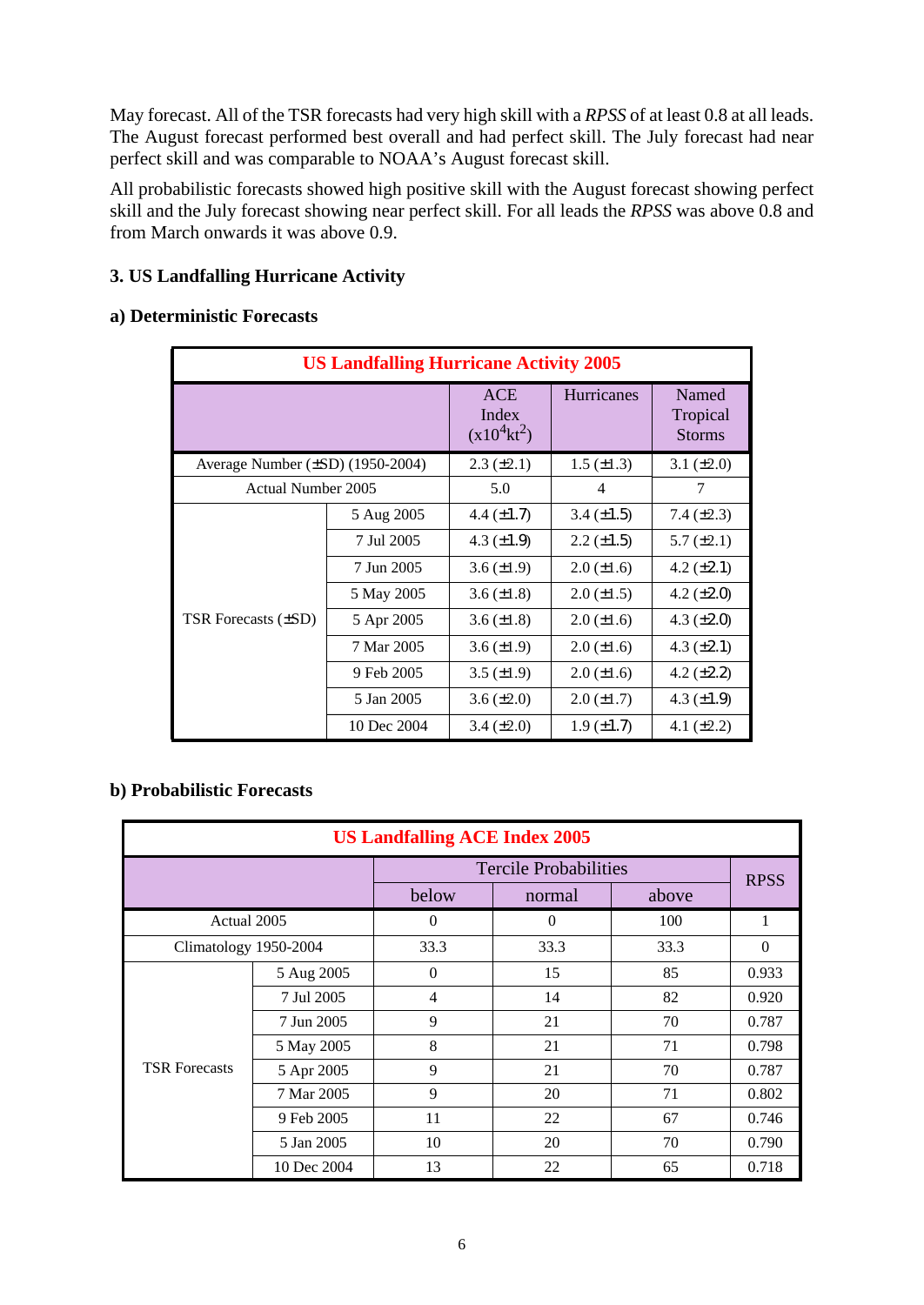The 2005 season was another very active year for US landfalling tropical storms. Seven storms and four hurricanes struck the U.S.. All the hurricanes which impacted the U.S. were intense setting a new record. In addition, hurricane Ophelia passed just 15 miles from the North Carolina coastline bringing hurricane force winds onshore. The US ACE index of 5.8 is the fifth highest since 1950. All the hurricanes made landfall along the US Gulf coast, severely affecting oil and gas production. The TSR forecasts all predicted above average landfalling activity but underpredicted the magnitude. The August forecast (Saunders and Lea, 2005) performed best overall correctly predicting the number of tropical storm landfalls.

All probabilistic forecasts showed significant positive skill with an *RPSS* skill score of at least 0.7. The July and August landfalling forecasts performed best overall with a *RPSS* above 0.9.

| <b>Lesser Antilles Landfalling Hurricane Activity 2005</b> |             |                                                    |                              |                   |                                    |
|------------------------------------------------------------|-------------|----------------------------------------------------|------------------------------|-------------------|------------------------------------|
|                                                            |             | <b>ACE</b><br>Index<br>$(x10^4$ kts <sup>2</sup> ) | Intense<br><b>Hurricanes</b> | <b>Hurricanes</b> | Named<br>Tropical<br><b>Storms</b> |
| Average Number (±SD) (1950-2004)                           |             | 1.4 $(\pm 2.1)$                                    | $0.3 \ (\pm 0.5)$            | $0.5 (\pm 0.7)$   | 1.4 $(\pm 2.1)$                    |
| <b>Actual Number 2005</b>                                  |             | 1.3                                                | $\Omega$                     | 1                 | 1                                  |
|                                                            | 5 Aug 2005  | 5.4 $(\pm 1.9)$                                    | $0.6 \ (\pm 0.4)$            | $2.0 \ (\pm 0.6)$ | 3.2 $(\pm 0.7)$                    |
|                                                            | 7 Jul 2005  | $3.5 (\pm 2.1)$                                    | $0.5 \ (\pm 0.4)$            | $0.9 \ (\pm 0.6)$ | 2.1 $(\pm 0.9)$                    |
|                                                            | 7 Jun 2005  | $2.9 \ (\pm 2.0)$                                  | $0.4 \ (\pm 0.4)$            | $0.8 (\pm 0.6)$   | 1.8 $(\pm 0.9)$                    |
|                                                            | 5 May 2005  | $2.8 (\pm 2.2)$                                    | $0.4 \ (\pm 0.4)$            | $0.8 (\pm 0.6)$   | 1.8 $(\pm 0.9)$                    |
| <b>TSR Forecasts (±SD)</b>                                 | 5 Apr 2005  | $2.8 (\pm 2.3)$                                    | $0.4 \ (\pm 0.4)$            | $0.8 (\pm 0.6)$   | $1.8 (\pm 1.0)$                    |
|                                                            | 7 Mar 2005  | $2.8 (\pm 2.4)$                                    | $0.4 (\pm 0.4)$              | $0.8 (\pm 0.6)$   | $1.8 (\pm 1.0)$                    |
|                                                            | 9 Feb 2005  | $2.7 (\pm 2.4)$                                    | $0.4 \ (\pm 0.4)$            | $0.7 (\pm 0.6)$   | $1.8 (\pm 1.0)$                    |
|                                                            | 5 Jan 2005  | $2.8 (\pm 2.4)$                                    | $0.4 \ (\pm 0.4)$            | $0.8 (\pm 0.6)$   | $1.8 (\pm 1.0)$                    |
|                                                            | 10 Dec 2004 | $2.6 (\pm 2.4)$                                    | $0.4 (\pm 0.4)$              | $0.7 (\pm 0.6)$   | $1.7 (\pm 1.0)$                    |

#### **4. Lesser Antilles Landfalling Numbers**

Despite the overall unprecedented activity, landfalling activity in the Lesser Antilles was only average. One hurricane, Emily, made landfall near Grenada, the island devestated by hurricane Ivan in 2004. The lower than expected Lesser Antilles landfalling activity was due to the relatively low MDR activity for such an active year and because most hurricanes did not develop until they had tracked beyond or well away from the Lesser Antilles. The TSR August forecast correctly predicted the number of hurricanes at all leads except August, but overpredicted the ACE index. In general forecasts at earlier lead times performed best overall.

## **Environmental Factors in 2005**

#### **1. Contemporaneous Influences**

The basic tenet of sound seasonal hurricane forecasting is to forecast the key environmental conditions at the height of the Atlantic hurricane season in August and September. TSR's two predictors are the forecast July-September 2005 trade wind speed over the Caribbean Sea and tropical North Atlantic, and the forecast August-September 2005 sea surface temperature in the hurricane main development region. The former influences cyclonic vorticity (the spinning up of storms) in the main hurricane track region, while the latter provides heat and moisture to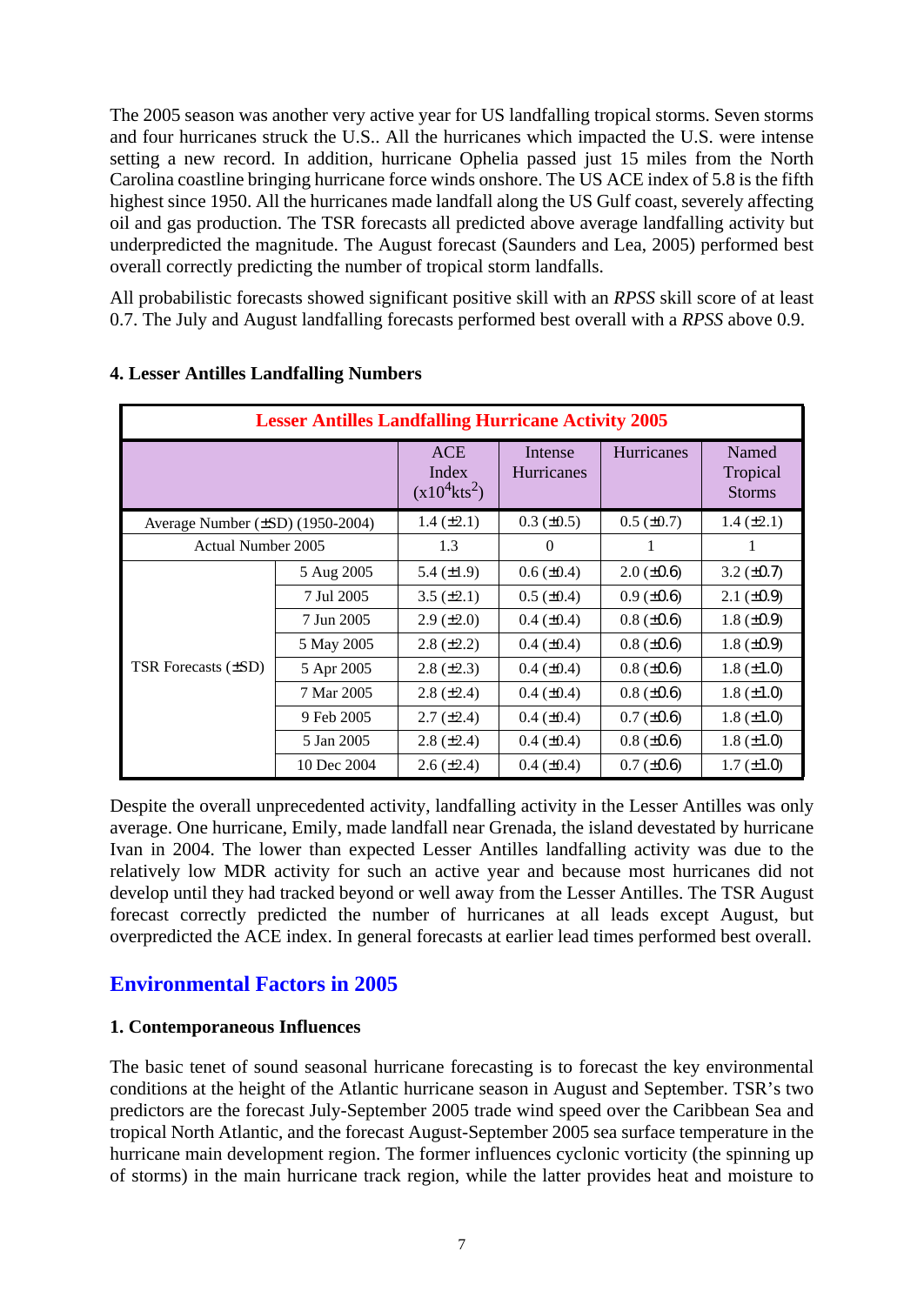power incipient storms in the main track region. The specific predictor values and regions are:

- 1. Jul-Sep Caribbean 925hPa U-Winds  $[7.5^{\circ}N-17.5^{\circ}N, 30^{\circ}W-100^{\circ}W]$  (CAR U).
- 2. Aug-Sep SSTs in the Main Development Region  $[10^0N-20^0N, 10^0W-60^0W]$  (MDR SST).

The climatology for CAR U is  $-6.4 \text{ms}^{-1}$  (with the -ve sign indicating an easterly wind). When the trade wind speed islighter than average (+ve u-wind anomaly), cyclonic vorticity within and to the immediate north of the CAR U region is enhanced. The primary factor controlling anomalies in summer trade wind speed (CAR U) is the anomaly in the zonal SST gradient between the east Pacific (ENSO region) and the Caribbean Sea.

| <b>Predictor Verification 2005</b>    |             |                                 |                                   |  |
|---------------------------------------|-------------|---------------------------------|-----------------------------------|--|
|                                       |             | <b>JAS CAR U</b><br>$(ms^{-1})$ | <b>AS MDR</b><br>$SST(^{\circ}C)$ |  |
| Actual Value 2005 (1975-2004 Anomaly) |             | 0.93                            | 0.73                              |  |
|                                       | 5 Aug 2005  | 1.44 $(\pm 0.41)$               | $0.57 (\pm 0.13)$                 |  |
|                                       | 7 Jul 2005  | $0.83 \ (\pm 0.54)$             | $0.60 \ (\pm 0.17)$               |  |
|                                       | 7 Jun 2005  | $0.52 \ (\pm 0.53)$             | $0.43 \ (\pm 0.22)$               |  |
|                                       | 5 May 2005  | $0.56 \ (\pm 0.60)$             | $0.35 (\pm 0.24)$                 |  |
| TSR Forecasts (±SD)                   | 5 Apr 2005  | $0.62 \ (\pm 0.68)$             | $0.24 \ (\pm 0.25)$               |  |
|                                       | 7 Mar 2005  | $0.66 (\pm 0.75)$               | $0.20 (\pm 0.26)$                 |  |
|                                       | 9 Feb 2005  | $0.54 \ (\pm 0.74)$             | $0.26 \, (\pm 0.27)$              |  |
|                                       | 5 Jan 2005  | $0.62 (\pm 0.79)$               | $0.27 (\pm 0.28)$                 |  |
|                                       | 10 Dec 2004 | $0.49 \ (\pm 0.79)$             | $0.24$ ( $\pm 0.28$ )             |  |

#### **2. Predictor Verification**

All the TSR forecasts for CAR U and MDR SST showed positive skill and anticipated the correct anomaly sign. The early July forecasts proved the most skillful for both predictors with the early August forecast overpredicting the trade wind anomaly. The MDR SST anomaly this year was the highest since reliable records began in 1950; a factor behind why the magnitude of the SST anomaly was underpredicted especially at earlier leads. Despite the very favourable predictors the MDR activity this year was only average and major storms tended to form further west in the Caribbean, Gulf of Mexico or Bahamas region. As a result, the MDR, Caribbean and Gulf activity was well predicted at longer leads despite the SST and trade wind anomalies being underpredicted.

## **Definitions and Verification Data**

The verification is made using track and intensity data obtained from the US National Hurricane Center (http://www.nhc.noaa.gov) and from the Unisys Weather (http://weather.unisys.com) websites. Position and maximum windspeeds are supplied at 6-hour time intervals. We interpolate these to 1 hour intervals for deducing the landfalling ACE indices.

#### **Rank Probability Skill Score**

The probabilistic skill measure employed is the rank probability skill score (*RPSS*) (Epstein 1969; Wilks 1995; Goddard et al 2003). Computation of *RPSS* begins with the rank probability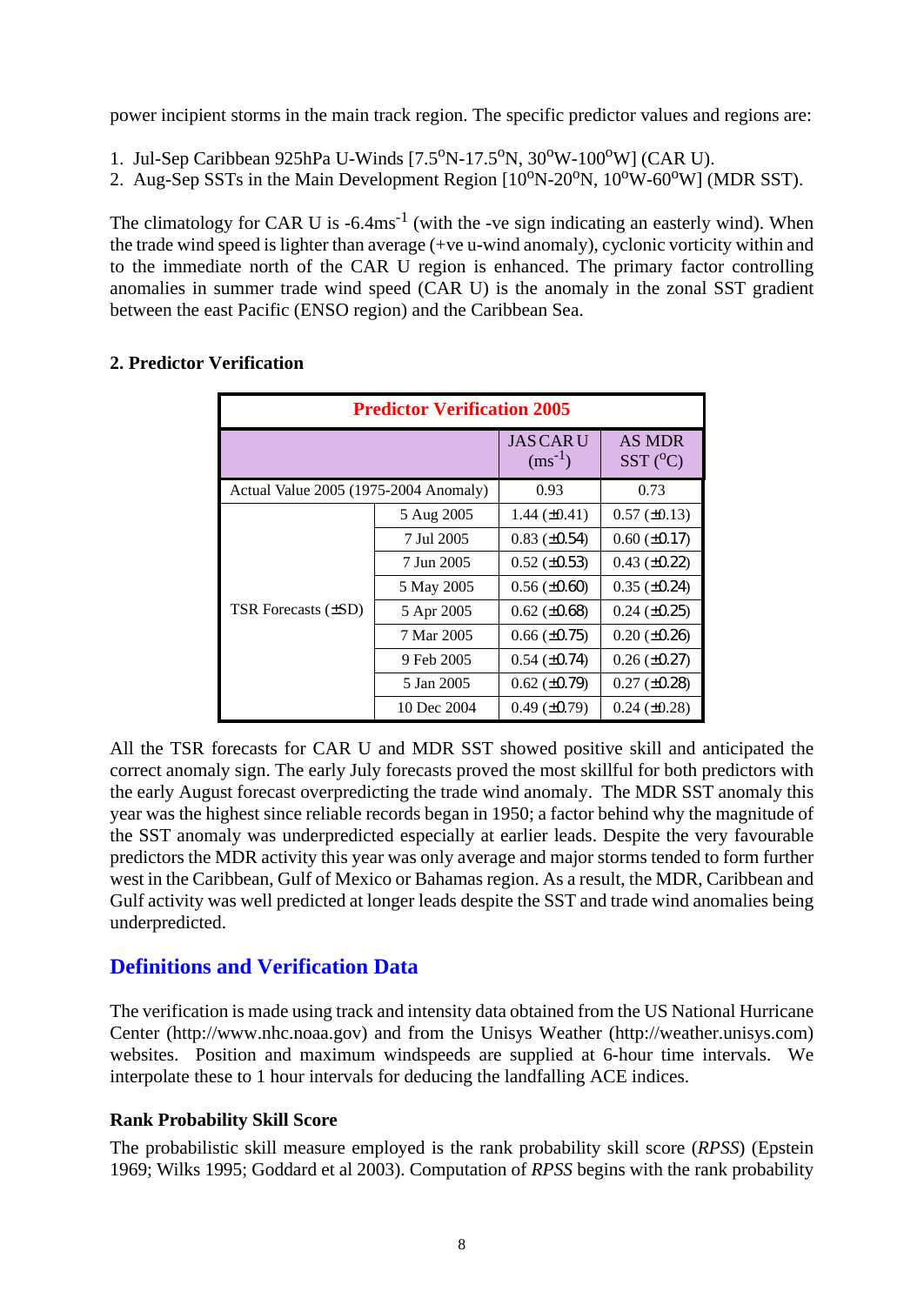score (*RPS*) which is defined as:

$$
\sum_{m=1}^{N_{cal}} (CP_{Fm} - CP_{Om})^2
$$

where  $N_{cat} = 3$  for tercile forecasts. The vector  $CP_{Fm}$  represents the cumulative probability of the forecast up to category  $m$ , and  $CP_{Om}$  is the cumulative observed probability up to category *m*. The probability distribution of the observation is 100% for the category that was observed and is zero for the other two categories. For a perfect forecast *RPS* = 0. The *RPS* is referenced to climatology to give the *RPSS* which is defined as:

$$
RPSS = I - \frac{RPS_{fest}}{RPS_{ref}}
$$

where  $RPS<sub>fcsf</sub>$  is the *RPS* of the forecast and  $RPS<sub>ref</sub>$  (= $RPS<sub>cl</sub>$ ) is the *RPS* of the climatology forecast. The maximum *RPSS* is 1; a negative *RPSS* indicates skill worse than climatology.

| <b>Total ACE Index</b>                          |          | $=$ Accumulated Cyclone Energy Index = Sum of the Squares of<br>6-hourly Maximum Sustained Wind Speeds (in units of knots)<br>for all Systems while they are at least Tropical Storm<br>Strength. ACE Unit = $x10^4$ knots <sup>2</sup> .                                                                      |
|-------------------------------------------------|----------|----------------------------------------------------------------------------------------------------------------------------------------------------------------------------------------------------------------------------------------------------------------------------------------------------------------|
| <b>US ACE Index</b>                             |          | Sum of the Squares of hourly Maximum Sustained Wind<br>Speeds (in units of knots) for all Systems while they are at<br>least Tropical Storm Strength and over the USA Mainland<br>(reduced by a factor of 6). ACE Unit = $x10^4$ knots <sup>2</sup> .                                                          |
| <b>Lesser Antilles ACE Index <math>=</math></b> |          | Sum of the Squares of hourly Maximum Sustained Wind<br>Speeds (in units of knots) for all Systems while they are at<br>least Tropical Storm Strength and within the boxed region<br>$(10^{\circ}N-18^{\circ}N,60^{\circ}W-63^{\circ}W)$ (reduced by a factor of 6). ACE<br>Unit = $x10^4$ knots <sup>2</sup> . |
| <b>Intense Hurricane</b>                        |          | $=$ 1 minute sustained winds > 95kts (110mph).                                                                                                                                                                                                                                                                 |
| <b>Hurricane</b>                                | $\equiv$ | 1 minute sustained winds $> 63$ kts (73mph).                                                                                                                                                                                                                                                                   |
| <b>Tropical Storm</b>                           | $=$      | 1 minute sustained winds $>$ 33kts (38mph).                                                                                                                                                                                                                                                                    |
| <b>SD</b>                                       | $=$      | <b>Standard Deviation.</b>                                                                                                                                                                                                                                                                                     |
| <b>Terciles</b>                                 | $=$      | Data groupings of equal (33.3%) probability corresponding to<br>the upper, middle and lower one-third of values historically<br>$(1950-2004).$                                                                                                                                                                 |
| <b>USA Mainland</b>                             |          | $=$ Brownsville (Texas) to Maine.                                                                                                                                                                                                                                                                              |
| <b>Lesser Antilles</b>                          | $=$      | Island Arc from Anguilla to Trinidad Inclusive.                                                                                                                                                                                                                                                                |

#### **References**

- Epstein, E. S., 1969: A scoring system for probability forecasts of ranked categories. *J. Appl. Meteor.*, **8**, 985-987.
- Goddard, L., A. G. Barnston, and S. J. Mason, 2003: Evaluation of the IRI's "net assessment" seasonal climate forecasts. *Bull. Amer. Meteor. Soc*., **84**, 1761-1781.
- Saunders , M. A. and A. S. Lea, Seasonal prediction of hurricane activity reaching the coast of the United States, *Nature*, **434**, 1005-1008, 2005.